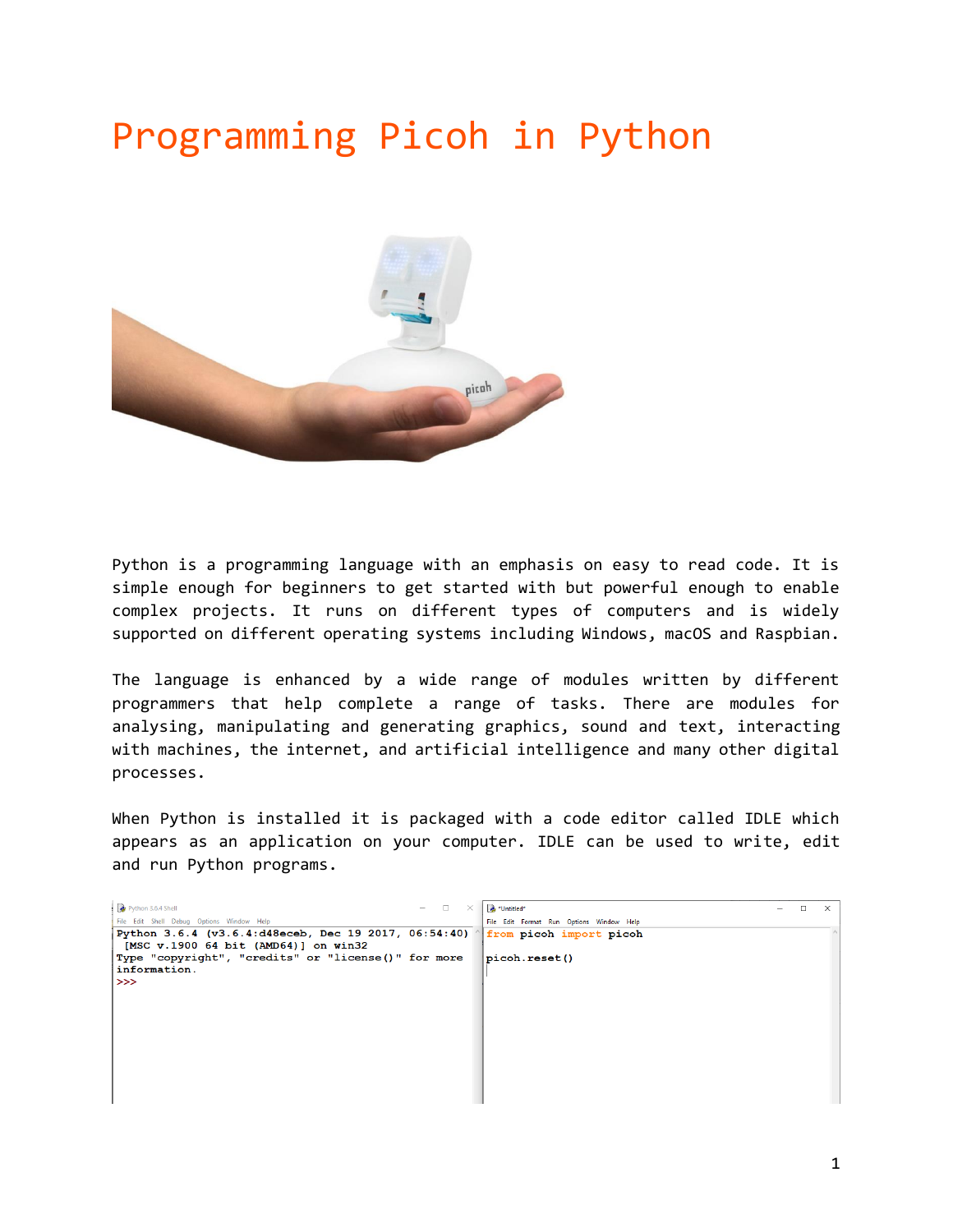IDLE has two windows, on the left is the shell, this is where programs run and display any print information or requests for input.

On the right is the script area, this is where Python programs are written.

If you don't see the right-hand script select New File from the File menu.

Python programs are written as text and need to be saved with the .py file extension. Programs run from the first line, line by line to the end and then stop although it is possible to loop part or all of a program.

The Picoh library provides access to the full range of Picoh features in a simple to use package.

To install the Picoh package please follow the setup guide for your platform:

[Mac](https://github.com/ohbot/picoh-python/blob/master/Docs/Setup_Mac.md) [Windows](https://github.com/ohbot/picoh-python/blob/master/Docs/Setup_Windows.md) [Pi](https://github.com/ohbot/picoh-python/blob/master/Docs/Setup_Pi.md)

Once installed, to make use of the Picoh library in a program it needs to be imported using an import statement at the beginning of your code.

| Import Statement        |  |
|-------------------------|--|
| from picoh import picoh |  |

The import statement comes at the start of a program.

To reset Picoh use the picoh.reset() command. Putting the import and reset commands together at the start of a program will connect to picoh and reset it to the rest position leaving it ready to be programmed.

Open IDLE, click File -> New File and type or paste in the following:

```
from picoh import picoh
picoh.reset()
```
Next click Run -> Run Module to run the script, you will be prompted to save your file and can save it wherever you like on your computer but please give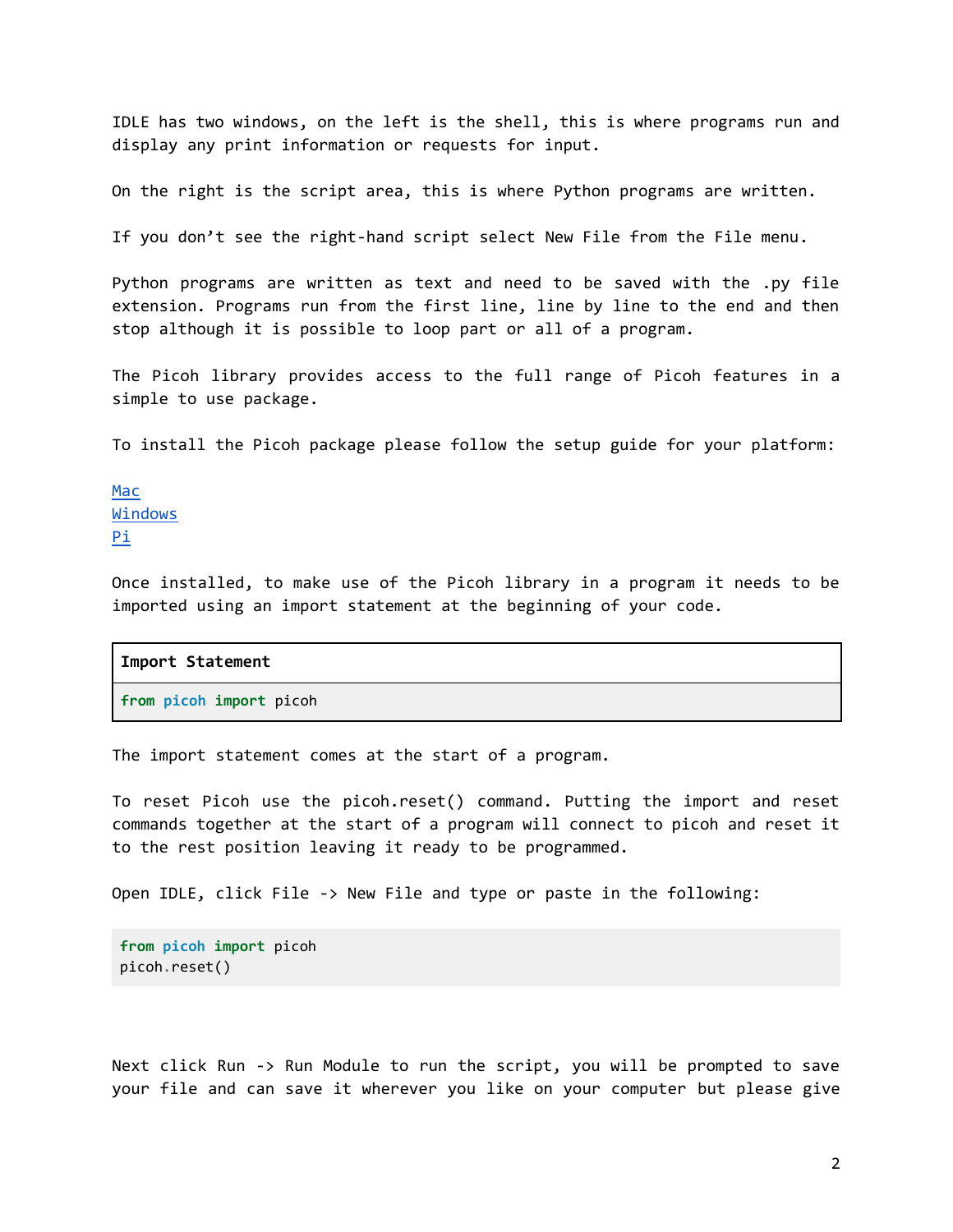it a name other than picoh.py as that would cause an error. It is a good idea to create a folder called something like PicohPrograms to keep things organised.

Once saved the program should run, unless the motors have been moved from their home position Picoh won't move quite yet, if they have been moved Picoh's motors should all move back to their home position. As you go through the guide, click run again each time you change your program to see the results on Picoh.

## Move Picoh

To make Picoh move use the following command:

picoh.move(picoh.EYETURN, 10)

The picoh.move function has two parameters; these are the bits of information the function needs to perform its job. Enter values for each parameter inside brackets after the function. First the function needs the name of the motor to move and second the position to move it to. The two parameters are separated by a comma.

The following movements can be achieved:

| Motor No | Movement Name | Command (Replace 10 with any number 0-10) |
|----------|---------------|-------------------------------------------|
| ø        | Head Nod      | picoh.move(picoh.HEADNOD, 10)             |
|          | Head Turn     | picoh.move(picoh.HEADTURN, 10)            |
|          | Eye Turn      | picoh.move(picoh.EYETURN, 10)             |
|          | Lid Blink     | picoh.move(picoh.LIDBLINK, 10)            |
|          | Bottom Lip    | picoh.move(picoh.BOTTOMLIP, 10)           |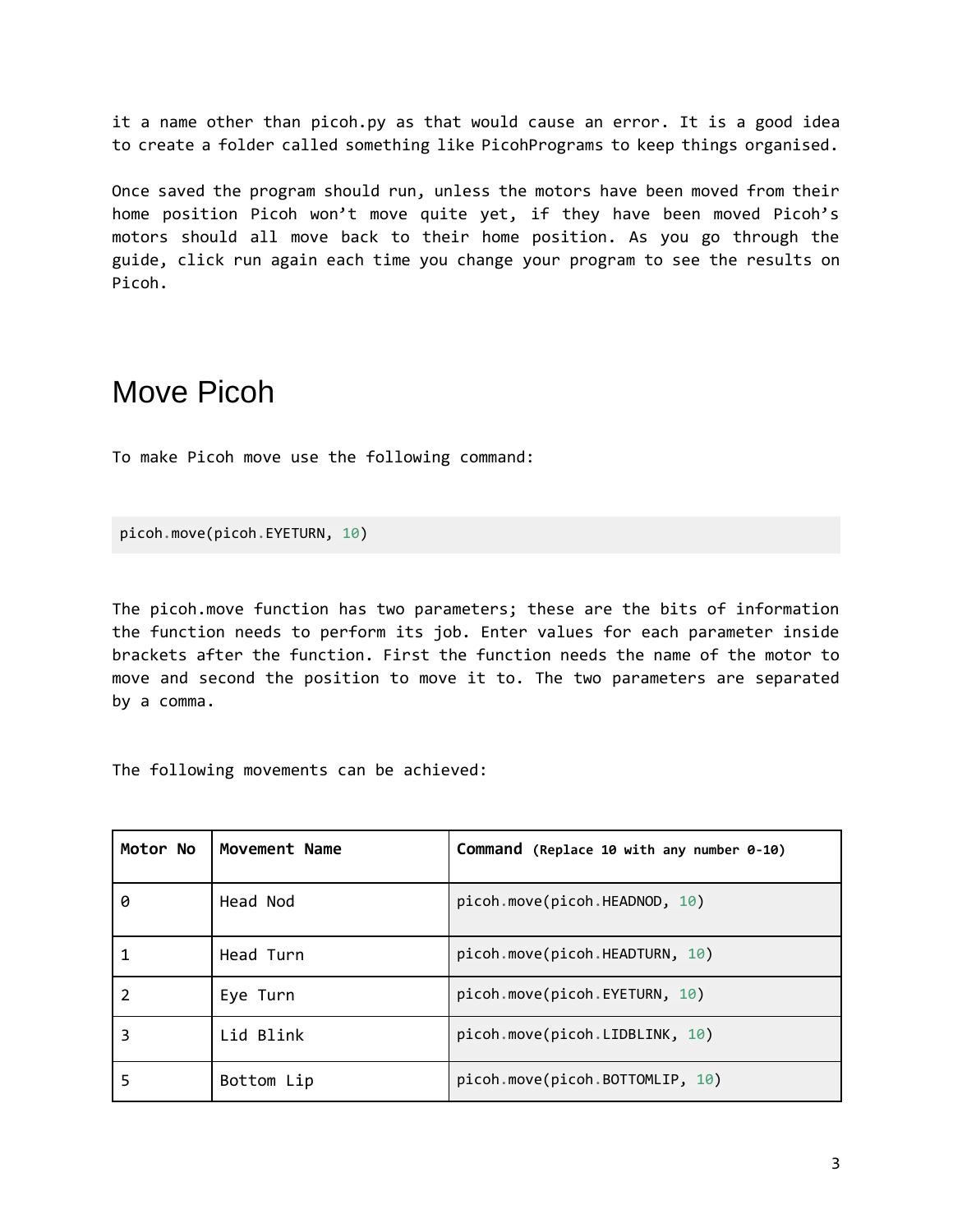| Eye Tilt | picoh.move(picoh.EYETILT, 10) |  |
|----------|-------------------------------|--|
|----------|-------------------------------|--|

Add the following code to your program with your import and reset code:

```
picoh.move(picoh.HEADTURN,0)
```
picoh.wait(2)

picoh.move(picoh.HEADTURN,10)

picoh.wait(0.5)

```
picoh.move(picoh.HEADTURN,5)
```
This program also includes the picoh.wait() command. This command makes the program wait for the specified number of seconds before moving to the next line. In this example the wait gives the motor time to move before the next move command is sent.

Try expanding on the example above and including a longer sequence of movements and waits.

Remember to separate move commands for the same motor with wait commands to give them time to move.

Can you make Picoh Smile? Can you make Picoh Frown? Can you make Picoh Blink?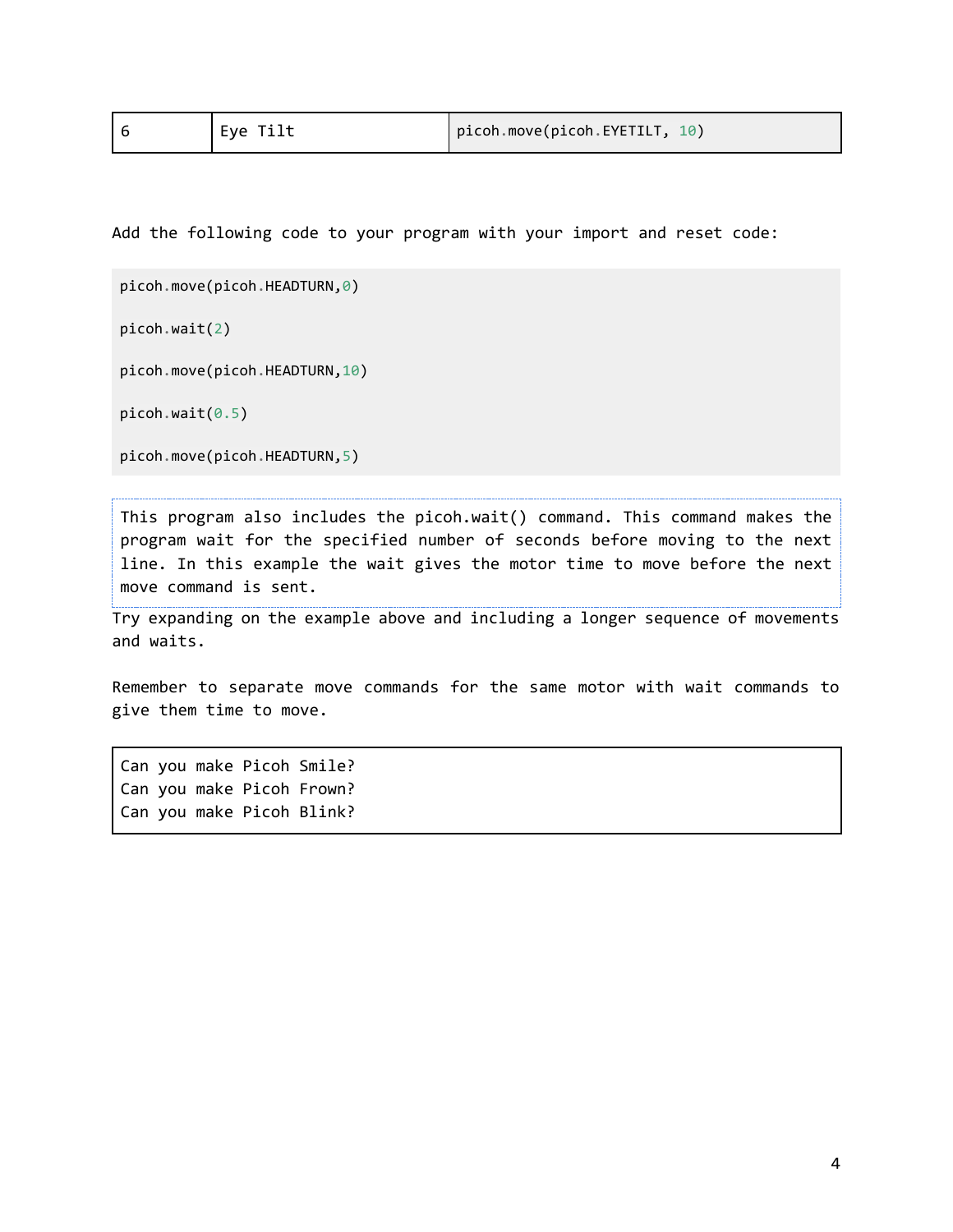

## Make Picoh speak

To enable Picoh to speak the library includes a function, picoh.say(). For simple use the say function only needs one parameter, the text you want Picoh to say, enclosed in "".

```
picoh.say("Hello my name is Picoh")
```
The function takes the text and converts it into an audio file using a text to speech synthesizer. It then generates a file containing a series of times and lip positions in order to be able to move the lips in time with the speech. The command will also prevent the program from moving to the next line until the speech has concluded. This all happens in the background, a single picoh.say() function is enough to move the lips, generate and play the speech audio and wait long enough for the speech to finish.

```
from picoh import picoh
picoh.reset()
picoh.wait(1)
picoh.say("Hello my name is Picoh, good to meet you")
picoh.wait(1)
picoh.say("Goodbye")
```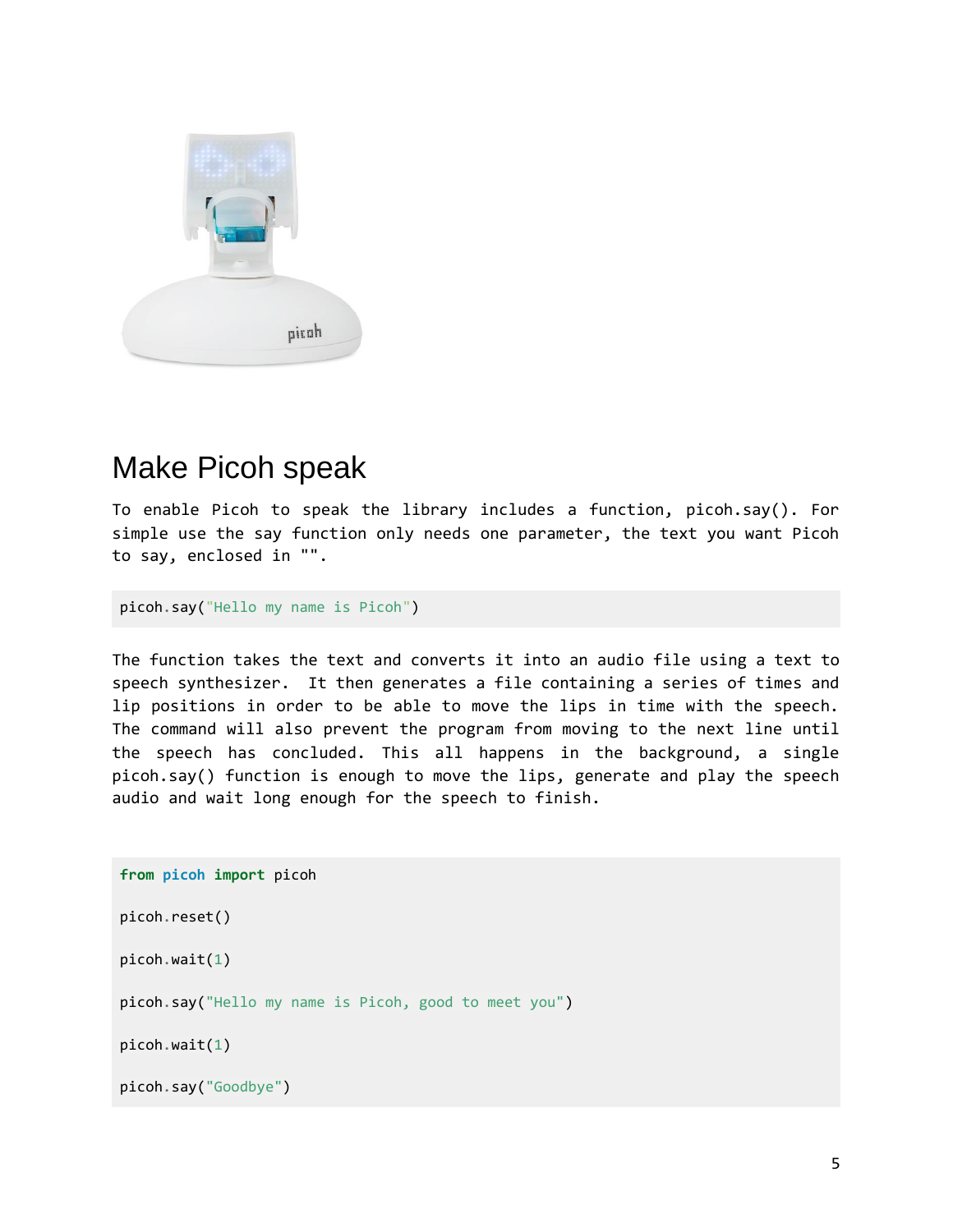picoh.move(picoh.HEADNOD,3)

picoh.move(picoh.LIDBLINK,1)

picoh.wait(1)

picoh.close()

This program also includes the picoh.close() function which simply powers down Picoh's motors.

The picoh.say() command has two more optional parameters.

The say function has a parameter called untilDone, which controls whether the program waits while the speech is spoken. Enter False for the second parameter in the say command to prevent the program from waiting while the speech is being spoken:

```
from picoh import picoh
picoh.reset()
picoh.wait(1)
picoh.say("Don't finish speaking before I move my eyes",False)
picoh.move(picoh.EYETURN,10)
picoh.wait(0.6)
picoh.move(picoh.EYETURN,0)
picoh.wait(0.6)
picoh.move(picoh.EYETURN,10)
picoh.wait(0.6)
picoh.move(picoh.EYETURN,0)
picoh.wait(0.6)
picoh.move(picoh.EYETURN,5)
picoh.wait(3)
picoh.say("Wait until i've finished speaking before moving my eyes",True)
picoh.move(picoh.EYETURN,10)
picoh.wait(0.6)
picoh.move(picoh.EYETURN,0)
picoh.wait(0.6)
picoh.move(picoh.EYETURN,10)
picoh.wait(0.6)
```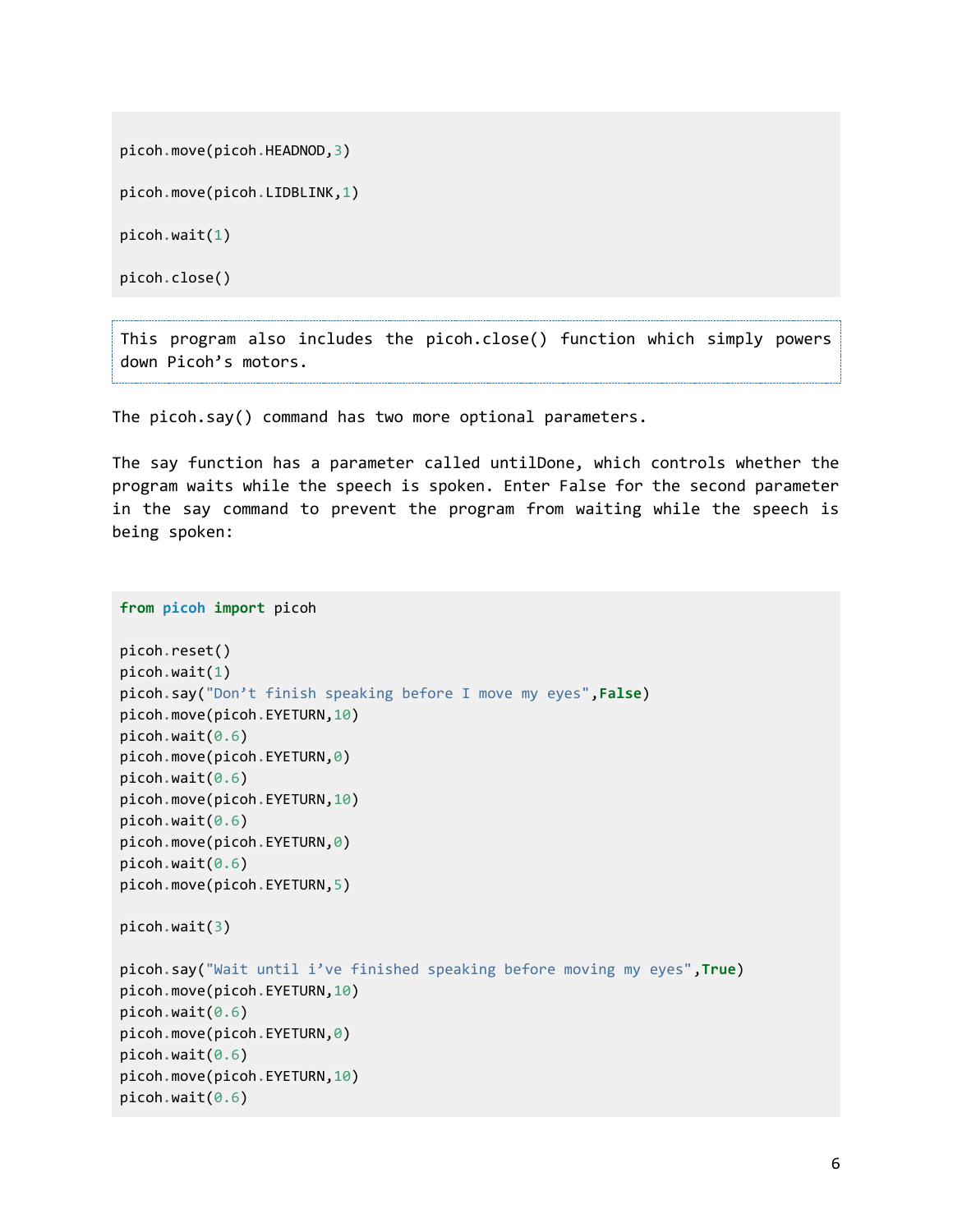```
picoh.move(picoh.EYETURN,0)
picoh.wait(0.6)
picoh.move(picoh.EYETURN,5)
```
The say command has one more parameter you can use. The third parameter turns the lip sync on or off. These say commands have all three parameters one after another, separated by commas:

```
from picoh import picoh
picoh.reset()
picoh.say("Speak without moving my lips, then move my eyes", True, False)
picoh.move(picoh.EYETURN,10)
picoh.wait(0.6)
picoh.move(picoh.EYETURN,0)
picoh.wait(0.6)picoh.move(picoh.EYETURN,5)
picoh.wait(1)
picoh.say("Speak with my lips moving, then move my eyes.", True, True)
picoh.move(picoh.EYETURN,10)
picoh.wait(0.6)picoh.move(picoh.EYETURN,0)
picoh.wait(0.6)
picoh.move(picoh.EYETURN,5)
picoh.wait(1)
picoh.say("Speak without my lips moving, and move my eyes at the same time", False, 
False)
picoh.move(picoh.EYETURN,10)
picoh.wait(0.6)
picoh.move(picoh.EYETURN,0)
picoh.wait(0.6)picoh.move(picoh.EYETURN,5)
picoh.wait(4)
picoh.say("Speak with my lips moving, and move my eyes at the same time", False, 
True)
picoh.move(picoh.EYETURN,10)
picoh.wait(0.6)
picoh.move(picoh.EYETURN,0)
picoh.wait(0.6)
```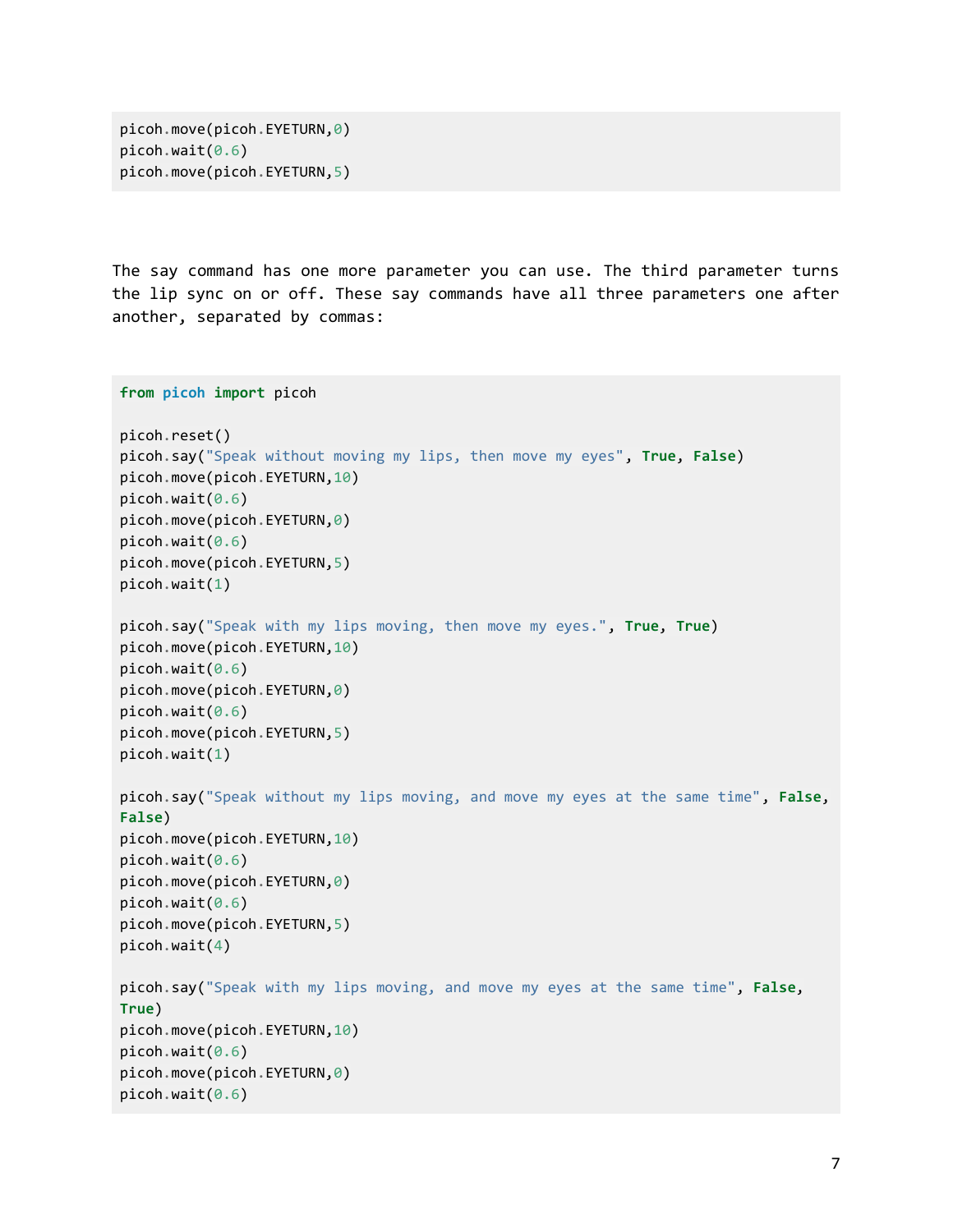```
picoh.move(picoh.EYETURN,5)
picoh.wait(4)
```

```
picoh.close()
```
## Loops

To make a program repeat indefinitely a simple option is a while loop.

```
from picoh import picoh
picoh.reset()
picoh.wait(1)
while True:
     picoh.move(picoh.HEADNOD,10)
     picoh.wait(2)
     picoh.move(picoh.HEADNOD,0)
     picoh.wait(2)
```
Notice that the lines inside the loop need to be indented, four spaces in from the left. Many programming languages use brackets to denote blocks within lines of code, Python uses indentations instead.

To loop something a certain number of times you can use a for loop.

The **for** x **in** range() code will run the program once for each value in the range so range(0,5) will run 5 times. The first time x will equal 0, then 1 and so on up to 4, the last whole number within the specified range.

Again the section inside the loop is indented one tab from the left.

```
from picoh import picoh
picoh.reset()
picoh.wait(1)
for x in range(0,5):
     picoh.say("I will say this 5 times")
for x in range(\theta, 2):
     picoh.say("I will say this 2 times")
```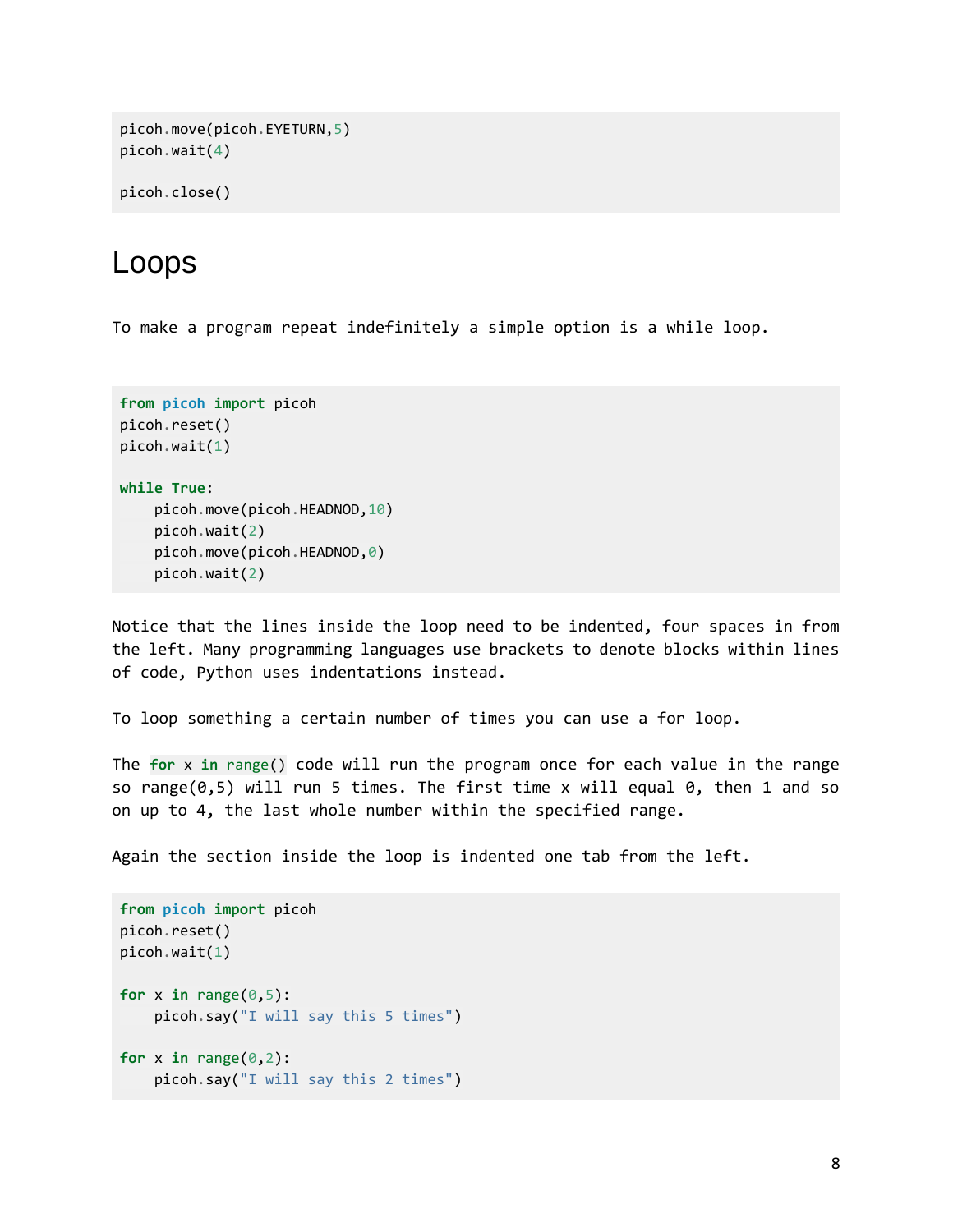picoh.close()

The variable x can also be used inside the loop, for example to move through all of a motor's positions:

```
from picoh import picoh
picoh.reset()
picoh.wait(1)
for x in range(\theta,1\theta):
     picoh.move(picoh.HEADTURN,x)
     picoh.wait(1)
```
Try changing the values in the range(,) command and see the effect this has on the movements.

Please note, only numbers 0-10 will work as this is the full range of the motor.



Now you know the basics of making Picoh move, wait and speak, check out the [Examples](https://github.com/ohbot/picoh-python/tree/master/examples/) folder and try running and modifying some of the programs.